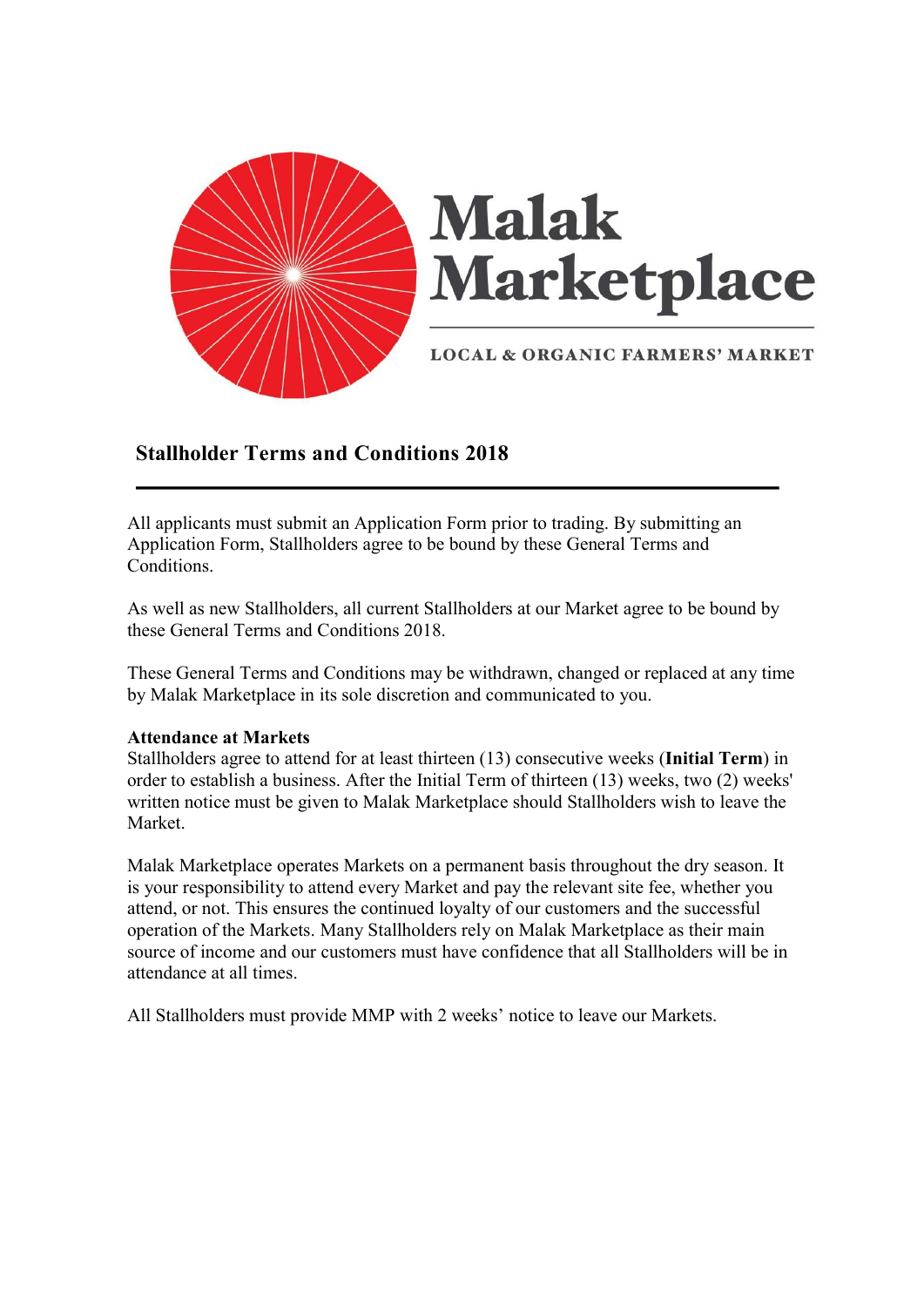# **Definitions**

"Initial Term" means to attend MMP for thirteen (13) consecutive weeks;

"Producer" means farmers, home gardeners, gourmet food and artisan suppliers who grow and produce their own products;

"Distributor" means anyone who accesses additional produce from producers in their district or from producers with whom they have a long-standing or on-going business relationship.

"Reseller" means purchasing of product from another Market, wholesaler or wholesale distribution centre for resale on Market Day. This is strictly prohibited without the prior written approval of MMP;

"Stallholder" means those who have completed and submitted an Application Form, paid any relevant application fee to MMP and have been accepted by MMP as a Stallholder at any Market. "Stallholders" also includes Stallholders' employees, agents, contractors, consultants and family members who attend and sell at any Markets;

"MMP" means Malak Marketplace.

# Disabled Access

Disabled access is available at Malak Marketplace.

# General

MMP is committed to bringing organic, premium quality, fresh produce and gourmet foods to consumers in public spaces within Darwin. MMP will give preference to the following types of Stallholders:

(a) NT Organic farmers and producers

(b) Producers who grow, make or produce the food themselves within a 200 kilometre radius of the market;

- (c) Artisans who make authentic exciting products;
- (d) Producers who follow sustainable farming practices; and
- (e) Farmers or Producers who commit to attend every market on a permanent basis.

MMP strives to have a diverse and rich mix of stallholders on each Market Day. The number of producers selling one kind or type of product will be at the sole discretion of MMP. MMP will retain the right, in its sole discretion, to refuse Stallholders and/or their staff entry to its Markets and need not provide reasons for such refusal.

For food stallholders, only the menu items described and approved on the menu item list may be sold from the stall. For arts, craft and produce; only goods described and approved on the product list may be sold. Any breach will incur penalty.

Alcohol, soft drinks or tobacco of any kind is not permitted to be sold.

Alcohol is not permitted to be consumed at Malak Marketplace. Anybody deemed to be drunk and disorderly would be asked to leave the markets.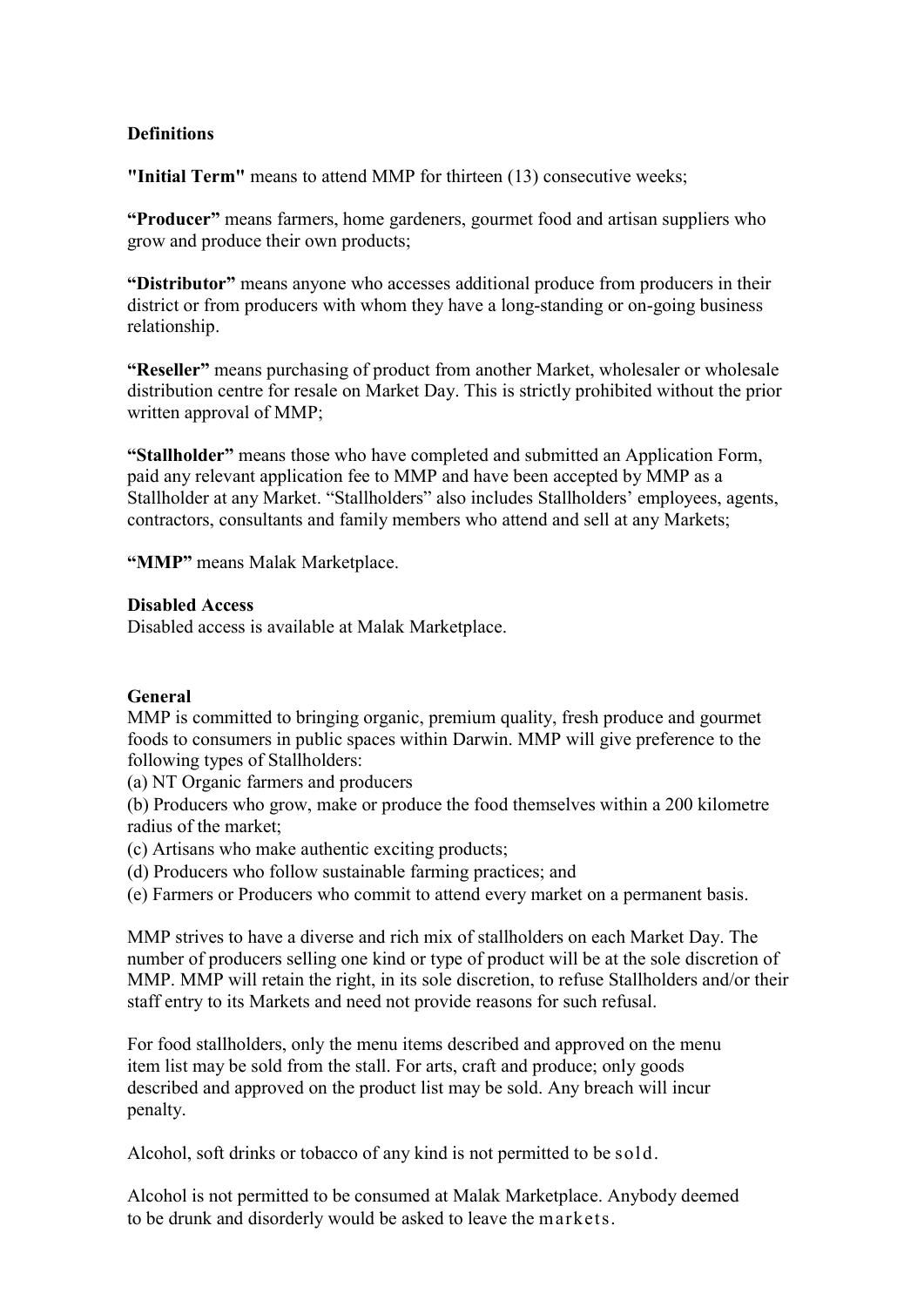MMP reserves the right, in its sole discretion, to withdraw a Stallholders' acceptance into a market, at any time and for any reason.

MMP will not be liable to a Stallholder in relation to any loss or damage a Stallholder may suffer as a result of MMP's refusal or withdrawal of acceptance into a market

Smoking is prohibited at Malak Marketplace.

#### Equipment

Unless the use of certain equipment is specified by MMP, Stallholders should use their judgment about what equipment is required for the selling of their produce or products. MMP does not supply equipment so you will need to bring everything required, including but not limited to coloured gazebos, trolley, sandbags or other types of weights, ropes, tarpaulins, tables, fitted black or hessian tablecloths that reach to the ground, stools (never chairs) and display equipment. And don't forget the float!  $\odot$ 

No Stallholder can use electrical equipment of any kind that has not been tested by a qualified electrician and have a current tag attached. Stallholders will be required to remove instantly from a market any equipment not tested and tagged.

Gazebos must be adequately weighted down at all times. This is also an Occupational Health and Safety Issue. MMP staff will inspect gazebos to ensure weights are being used.

Weights are mandatory and must be used at every Market. Failure to provide weights for whatever reason will result in management requiring the stallholder to dismantle the gazebo or gazebos immediately.

Each Stallholder is restricted to their Stall Site and must comply with all relevant laws, including Occupational Health and Safety requirements.

MMP may give direction on where to place certain equipment or signage.

MMP may require Stallholders to remove dangerous, faulty or unsightly equipment.

It is your responsibility to protect your products and you must always have the necessary equipment to do so, e.g. additional shade gazebos, shade umbrellas, or sides for your gazebo to protect against sun, wind and rain. MMP will not be liable to Stallholders for damaged or broken stock, however caused. MMP has a limited number of gazebos sometimes available for hire at a cost of \$25 per market. This availability cannot be guaranteed.

#### Exclusivity

No Stallholder is guaranteed a monopoly or exclusivity for their products unless with the prior approval of MMP. However, a Stallholder who does not grow specific items of produce will be asked by MMP to remove these items from sale when a grower of that produce attends our markets.

## Extraordinary charges, fees and other costs

Should MMP incur any extraordinary costs, expenses or other charges (Additional Charges) as a result of your activity at the Markets, MMP reserves the right to pass on in full any Additional Charges to you. An example of such Additional Charges may include (but is not limited to) costs of maintenance of MMP equipment, extraordinary cleaning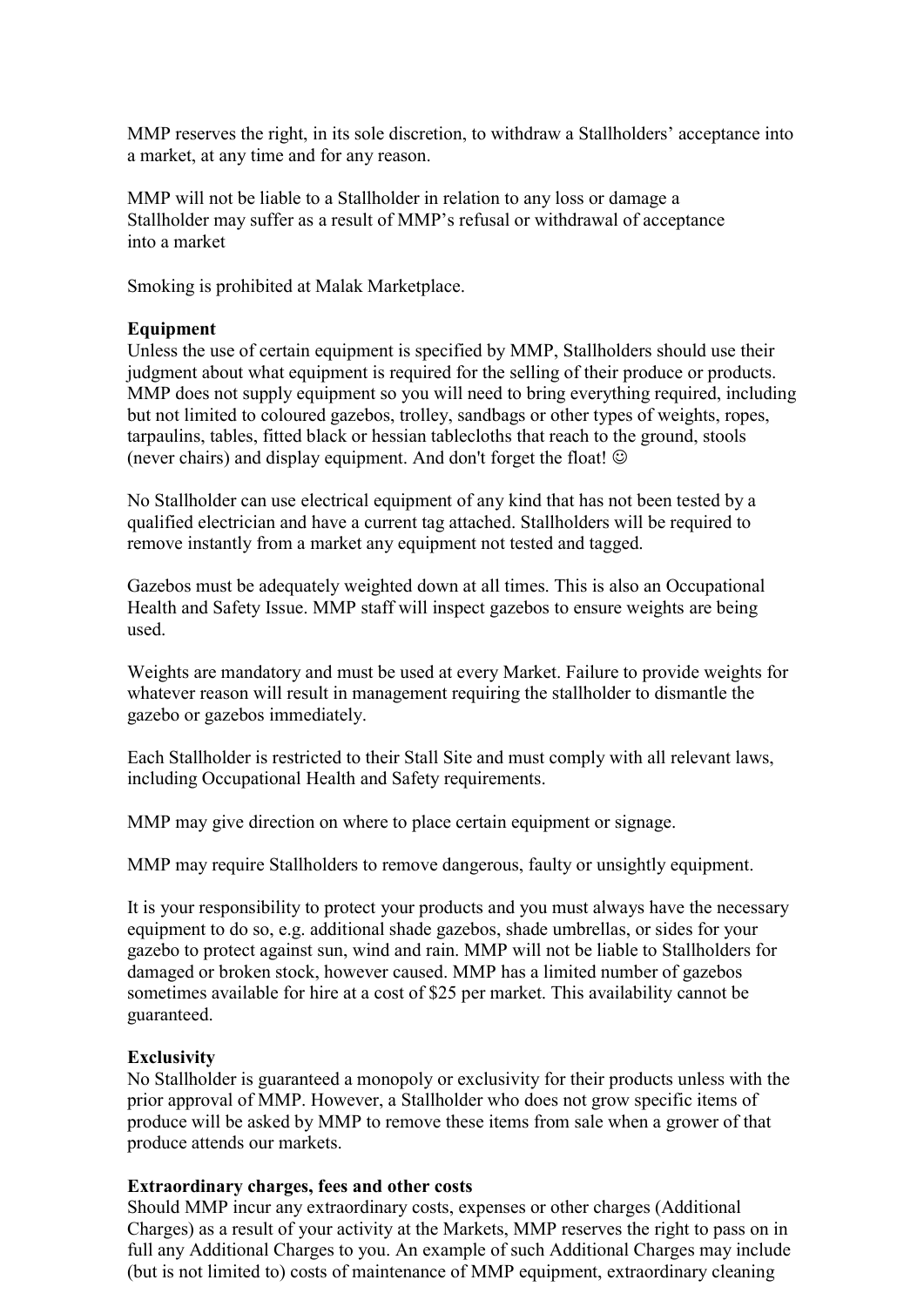charges or contract electrical charges from the use of your faulty equipment. You agree to be liable for Additional Charges and to reimburse MMP in full.

#### Food preparation/sale requirements

Stallholders must register their business in accordance with all relevant state and federal legislation and local council regulations.

Stallholders selling ready to eat foods or offering samples to the public will require a Food Stall License from the Department of Health for the operation of their business at our markets. You must contact the Department of Health to ascertain whether this license is applicable. If required, it is essential that the Stallholder adhere to all Department of Health's requirements contained in this Temporary Food Stall License and a copy of this License must be kept at your stall site at all times for Department's inspection.

Stallholders remain liable for compliance with all laws. MMP assumes no liability for Stallholders' compliance with legal obligations and Stallholders indemnify MMP for any Stallholder's breach of the law.

#### Work Health & Safety (Health and Safety)

All food and produce stalls must comply with Health Department regulations and must have a current Health Department certificate.

Washing up and other waste are to be disposed of in the "water waste" drums provided. Oil waste to be disposed of in the "oil waste" drums provided. Under no circumstances is any liquid waste to be poured on common ground or down storm water d r a i n s .

No smoking or eating is allowed behind any stall area.

All hot food must stored in covered bain-maries. All cold and perishable food must be stored in cold display cabinets or refrigerators.

All food preparation and presentation must be done under a covered area. Under no circumstances is any food to be left open or uncovered.

Food handlers must wear clean clothes and must observe strict personal hygiene.

Children under the age of 12 years are not permitted, for safety reasons, to be present behind any food stalls

#### Goods for sale

All goods for sale must be approved by MMP. Should Stallholders wish to add to or change the mix of products offered for sale, they must apply in writing to MMP. MMP reserves the right to specify or refuse approval of certain types of products a Stallholder may sell on any market day.

# Inclement Weather

Our Markets are marketed and advertised as operating "rain, hail or shine" so inclement weather is no excuse for your non-attendance. Please do not apply unless you are prepared to attend in all weather conditions.

#### Insurance

All Stallholders must have current public and product liability insurance providing a minimum of \$10 million cover. Stallholders must provide evidence of current insurance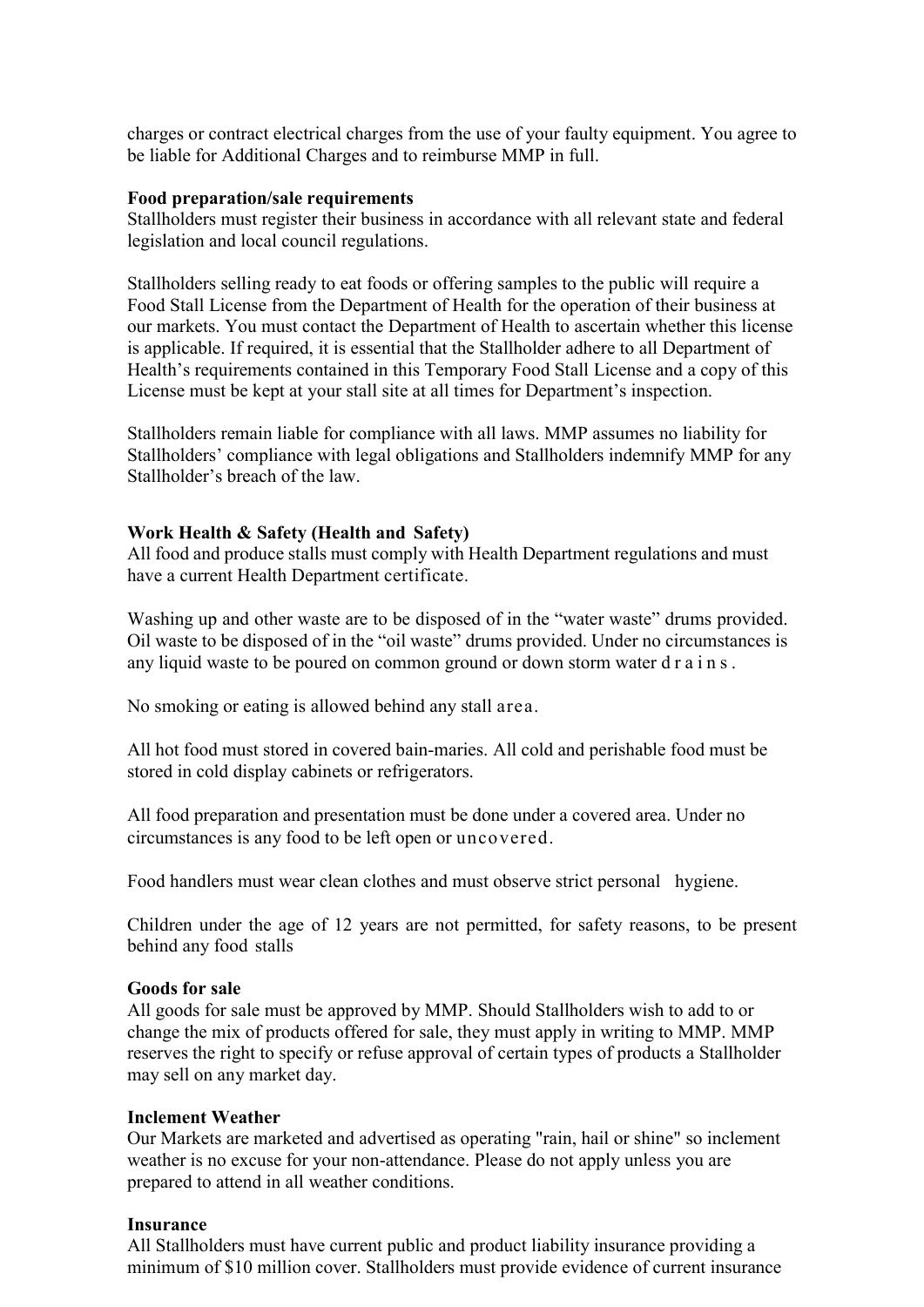cover prior to trading at MMP and must display a Certificate of Currency at the site at all times.

Stallholders must also have current applicable WorkCover Insurance for all employees.

MMP will request copies of these insurance policies on an annual basis. Failure to provide evidence of current insurance cover will lead to withdrawal of approval to attend the Markets.

# Labelling

All labelling must conform to the Department of Health's standards. The DoH, from time to time, visits the Market to ensure all labelling and packaging conforms to State Regulations.

# Liability and indemnity

MMP will not be liable for any injury (including death), loss or damage suffered by the Stallholder from or in connection with its activities conducted at a Market. Stallholders will indemnify and keep indemnified MMP against:

(a) any damages, loss, cost and expense or liability incurred by MMP; or

(b) any claim, action, or proceedings made against MMP arising out of the use and occupation of the Stallholder or out of the conduct of any activity of the Stallholder at or in connection with a Market.

### Packaging

Plastic or non-recyclable materials are barred from our Markets unless advised otherwise by the General Manager. Stallholders should provide paper bags or bags made from recycled or biodegradable products, such as EPI bags. Produce should not be bagged into non-biodegradable bags for sale to the public.

Stallholders must provide prepared food and drinks to customers in compostable, recyclable or reusable containers. Eating utensils, serviettes, stirrers should be single use and compostable.

From 1 January 2018 MMP removed all single-use plastic bags, EPI or otherwise, plastic containers, utensils, knives and forks, etc. from all Markets. Reusable jute and large paper market bags will be on sale for customers.

Weekly checks will be carried out by our Operations Manager and you will be fined up to  $$100$  and at the  $4<sup>th</sup>$  occurrence lose your permit to operate as a Stallholder if any plastics are used at your stall.

To order your BioPak products please contact:

FOR BULK ORDERS: Website - http://www.biopak.com.au/

FOR SMALLER ORDERS: Pantry @ Triskele https://triskele.net.au/collections/biopak-may-2016 MMP stallholders get 5% discount if they use the code - MMP2018 with any Pantry@Triskele online purchase.

# Parking

It is a condition of approval to trade at our Markets that all Stallholders and their staff must park their vehicles along Malak Place facing Holzerland Park. Stallholders must continue to remind staff, new and old, of their obligation to only park in the car park provided for them. All other car parking spaces must only be used by visitors to the market.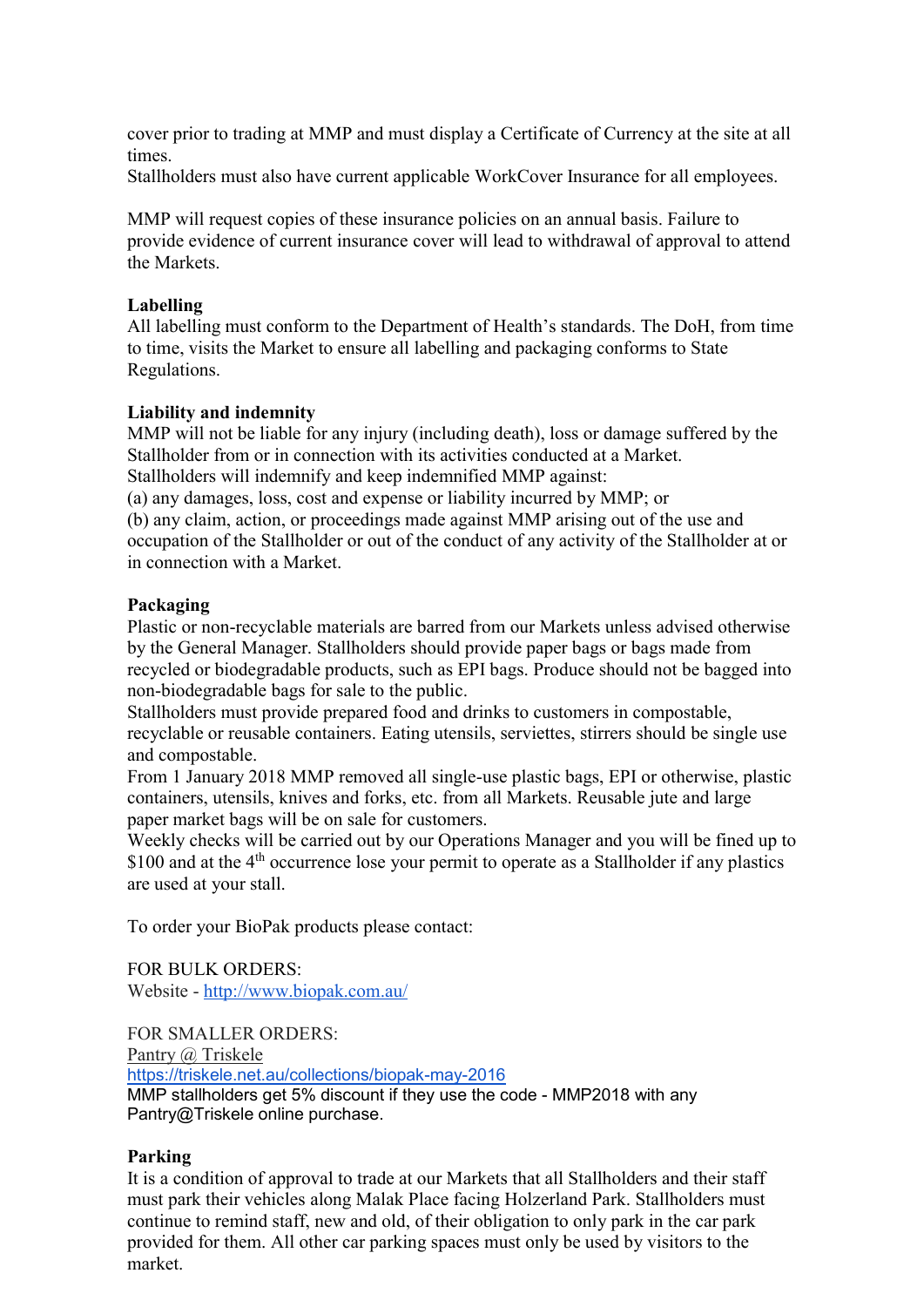Parking illegally, or in spaces reserved for the public visiting the Markets, or hindering the normal flow of traffic in and around each Market site could jeopardise the continuing operation of the Markets and is not permitted. Any Stallholder or staff member found to be parking contrary to MMP's directions will be deemed to be in breach of these General Terms and Conditions and MMP may terminate its agreement with the Stallholder. Stallholders remain liable for any parking infringement notices, damage to vehicles or related issues regarding parking of their vehicles.

# Payment of site and other fees

MMP encourages the pre-payment of your site fee each month (20% discount) or seasonal (30% discount) and payment must be in our bank account no later than Tuesday 5pm prior to each Market. If payment is not received at this time, there will be an additional \$10 service fee charged.

BANK ACCOUNT DETAILS: Account Name: Darwin Community Arts BSB: 633000 Account Number: 157367426 REF: MMP Stallholder XXXX (name)

Stall fees may be paid by electronic funds transfer or post. Cheques must clear 3 business days prior to any Market.

MMP does not accept credit card payments.

Site fees are payable for each Market, by each Stallholder. If a Stallholder, for whatever reason, does not attend a Market the site fee must still be paid. Refusal to pay a site or service fee will lead to the withdrawal of approval to attend the Markets and your site will be allocated to an applicant on the waiting list.

#### Power

Electricity will be provided for an additional cost. Electricity is only available for the purpose approved by MMP.

MMP does not provide any equipment for Stallholders to connect to the electricity. Stallholders may only use power leads and electrical equipment that are safe, comply with Occupational Health and Safety requirements and are tested and tagged. MMP reserves the right to inspect electrical equipment and cables at any time. Stallholders will be asked to remove immediately from a Market any untagged or out of date tagged equipment.

Electricity, or its continuous supply, is not guaranteed by MMP and no refunds or credits will be provided for any issues relating to electricity supply.

All power lead and electrical equipment must comply with Australian standards and must be tagged by a licensed electrician or otherwise recognized person. All extension leads must be 10 amp heavy-duty leads.

Power leads must not run at floor level in any pedestrian trafficable areas including public areas, within stall work areas or any other access ways.

Overhead leads must be approved prior installation.

No double adaptors are to be used – power outages can be avoided by the use of individually switched power boards and correct power distribution within the stall. Current rating of cooking equipment and appliances must be considered when using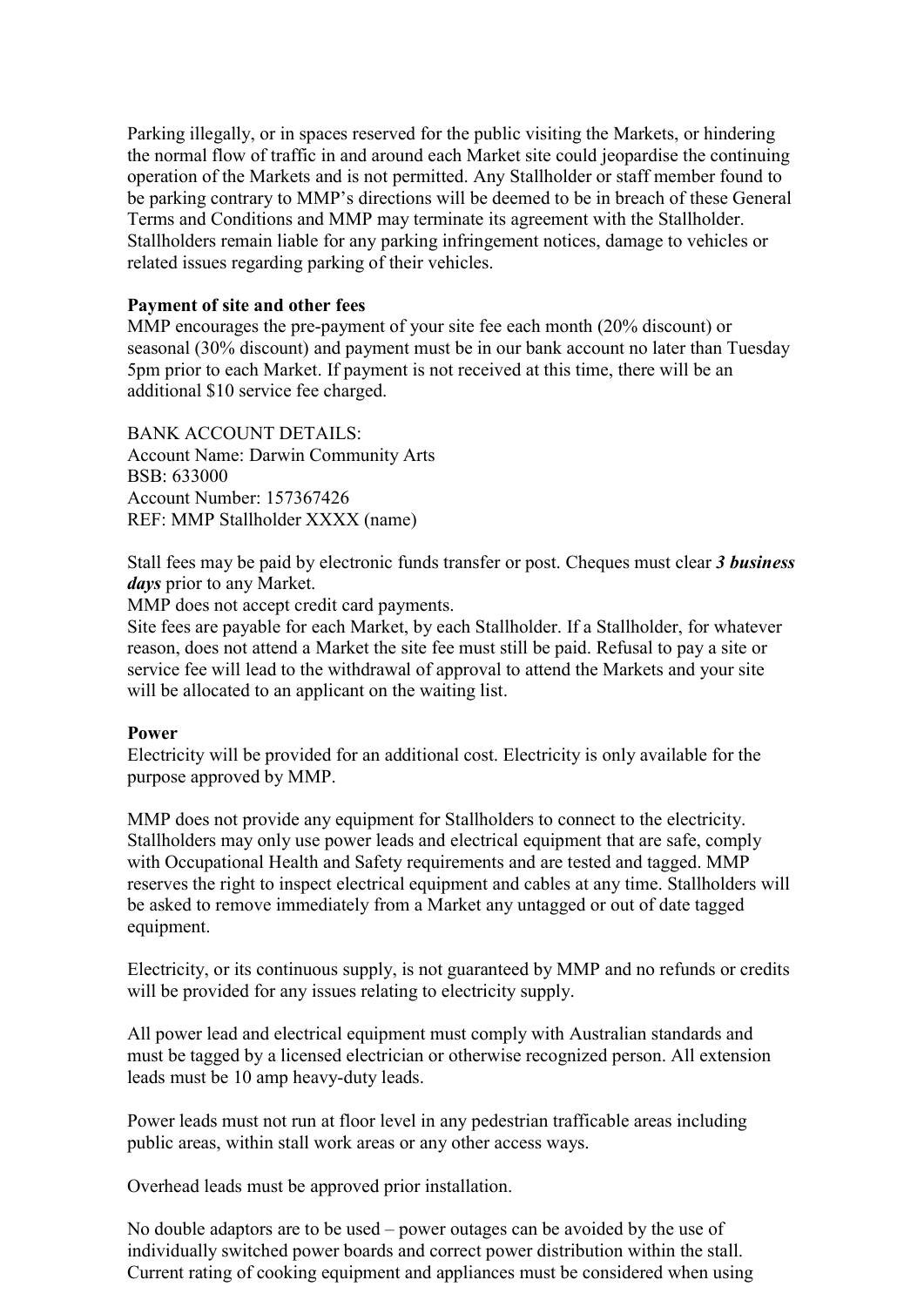power boards and leads. Qualified Electrical advice is available from MMP management.

All stallholders with powered sites are required to have a current "Certificate of electrical Compliance' and comply with all relevant Work Health & Safety regulations. Testing and tagging service can be provided onsite if required.

#### Gas Appliances and Open Flame (Gas and Open Flame)

All gas bottles and appliances are required to have a current Gas Compliance plate or certificate from a licensed Northern Territory Gasfitter.

Large gas cylinders must be restrained to prevent them from falling  $\sigma$  v e r.

Any cooking device whether gas, charcoal must be isolated from public contact and must have a protected shield around it.

You are only allowed to connect and disconnect a gas hose to/from an appliance: you ARE NOT to connect and/or disconnect hoses and regulators from gas cylinders.

All stallholders using gas or open flame are required to have a Fire Blanket and a Dry Chemical Fire Extinguisher on site at all times.

# Promotion

MMP reserves the right to advertise or promote the Stallholder in connection with MMP and the Stallholder consents to MMP taking and using photos which may contain images of the Stallholder's produce or image.

### Refunds & Credits

Stall Fees are not refundable whether you have attended a Market, or not. Credits and refunds will not be issued for bad weather on Market days. MMP operates in all-weather on Markets days.

#### Rubbish, Waste & Recycling

A large waste container will be provided specifically for stallholders' use. No liquids of any sort or oils can be tipped down drains or sinks.

Grey water is to be disposed of in our water container tank provided onsite and oils in the black tin containers that are picked up by Fryer Fuels and recycled. No rubbish can be placed in the wheelie bins provided for the public's use.

Cans and plastic bottles are to be disposed of in the cage onsite. All food scrapes are to be disposed of in our green compost bin. All paper is to be disposed of in the yellow bin onsite.

The stall site must be left in the condition it was found. Should Stallholders not make good their site at the end of any Market Day, MMP reserves the right to charge Stallholders a Cleaning Fee.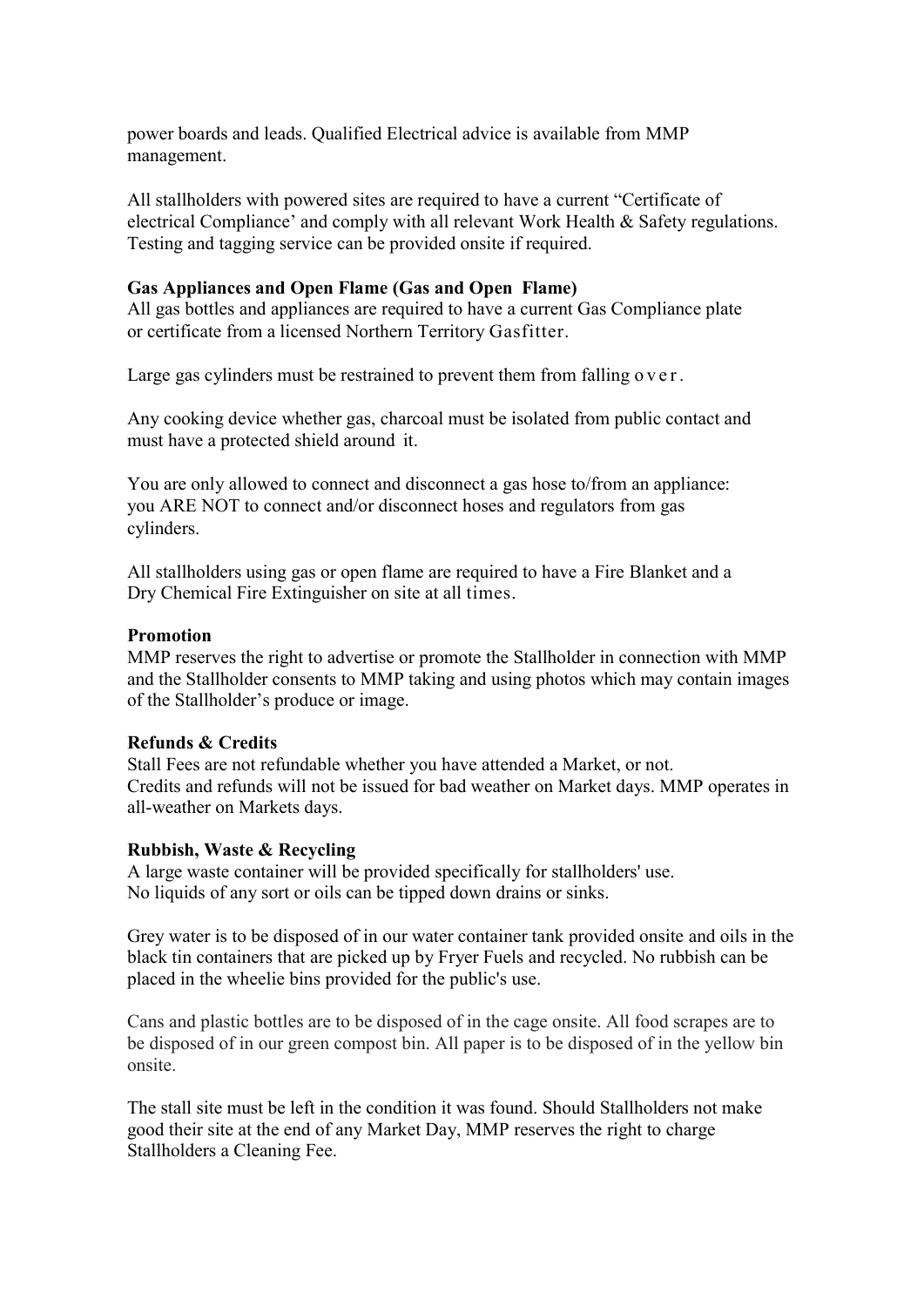# Selling Your Business

Should you wish to sell your business at any time you must advise MMP Management prior to the completion of the sale. MMP will investigate the proposed purchasers to ensure they are fit and proper to trade at our Markets. When MMP's approval is received (in a timely fashion) it is important that all details of the new owners, including their public liability insurance, are forwarded to MMP prior to the new owners commencing trading at MMP's Markets

# Stall Fees

Please refer to our Stallholder applications for stall fees, which you can download from our website.

# Stall Requirements

All Stallholders must use gazebos and/or trestle tables and will be subject to local food legislation and regulations.

Trestle tables must be covered with fitted black polyester or hessian fabric that reaches the ground on all sides and produce for sale must be displayed in a visually attractive way. All products must have prices prominently displayed.

# Stallholder Sites

Stallholders obtain no right, title or interest in a site and cannot transfer or otherwise deal with a site. This applies irrespective of the tenure of a Stallholder or any advance payment made. Stallholders acknowledge and agree that MMP may move Stallholders at any time to different sites on different Market Days or refuse the entry of Stallholders on any Market Days in its sole discretion.

# Standards of Presentation and Behaviour

Stallholders and their staff who attend and sell at the Markets must have a solid understanding of the produce/product offered for sale.

Stalls must offer an abundance of produce that will satisfy customers until closing time. If sufficient stock cannot be provided at every market then permission to attend may be withdrawn. Where permitted by health regulations, Stallholders are encouraged to offer samples to customers.

All products offered for sale must be clearly marked with a price.

Stallholders must be clean and neatly presented, preferably wearing a uniform or consistent coloured shirts if there is more than one person selling at each stall. Shoes must be worn at all times.

Stallholders must not smoke within the Market precincts.

If for some reason, such as a medical condition, Stallholders must sit during a Market, only elevated stools are permitted as this will encourage interaction with the public. Low chairs are not permitted.

Stallholders should not wear earphones, talk on a mobile phone, text, Facebook, Twitter or work on an iPod, iPad or other device whilst manning a stall. Looking down at a screen does not encourage any interaction with a prospective customer and could lead to the failure of a business to thrive.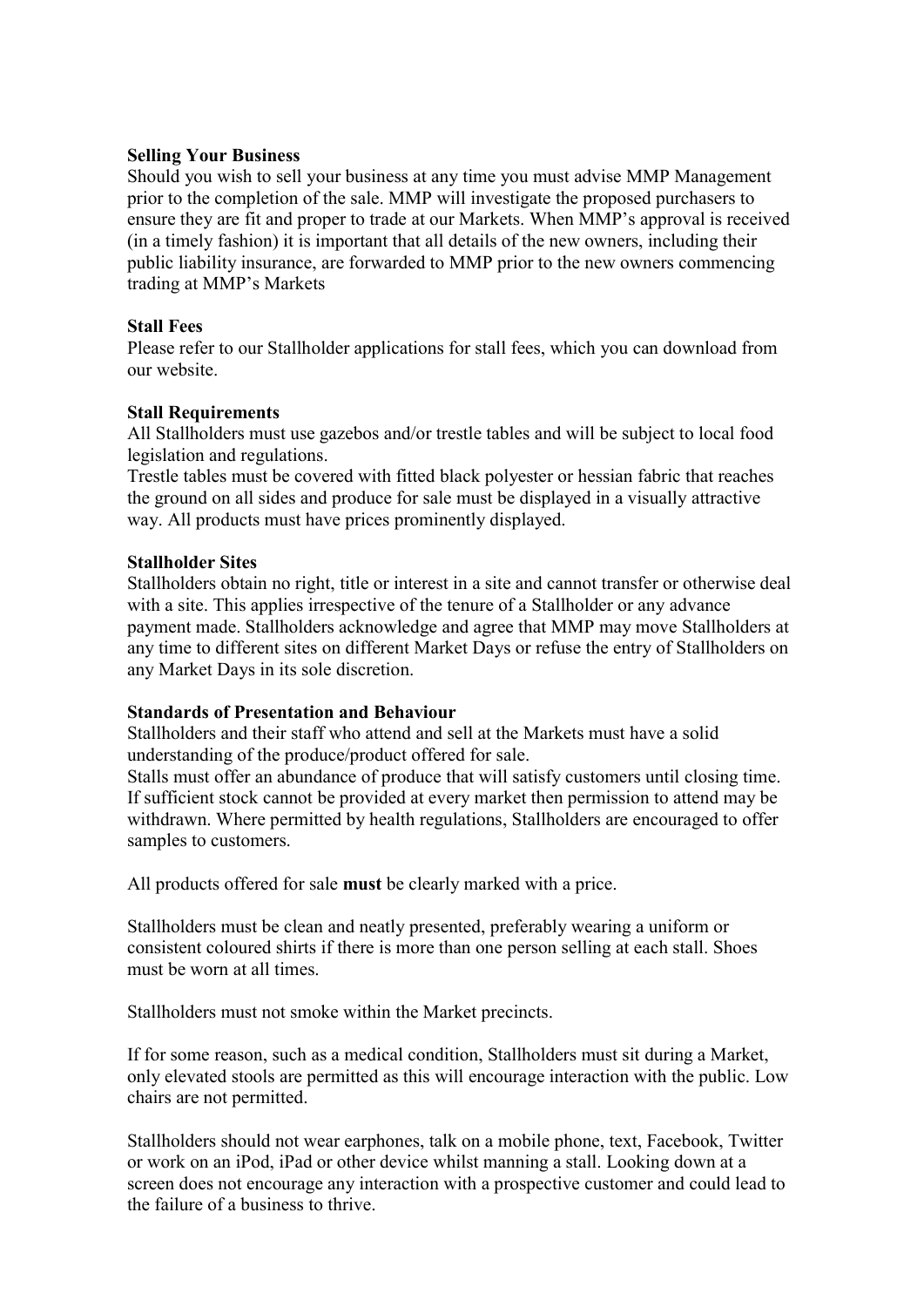Stallholders must be polite and well-mannered to MMP Management, other Stallholders, staff and customers at all times. Stallholders must comply with the directions of MMP at all times. Friendliness, smiling and using customers' names is strongly encouraged!

These General Terms and Conditions continue until terminated by either party. All amounts owing by the Stallholder to MMP at the time of termination will become immediately due and payable to MMP.

#### Trading times

Times are subject to change at any time. However MMP will use reasonable endeavours to provide as much notice as possible of any change in trading times and will publish trading times on its website.

# Stall Set-Up, Pack-Up and Parking

All stalls must be set up and operational by 4:00pm and must not commence packing up until  $9:00$ pm. Latest entrance into the market area with a car is  $3.30$ pm.

All stallholders must unload their goods as quickly as possible and move their vehicles and trailers to Malak Crescent (opposite the Holzer Park) for stallholder parking.

All stallholder vehicles and trailers must be out of the market area not later than 10pm.

Vehicles may enter and depart the Market precincts at no more than 5klms/hr to unload and pack up at your Stall Site.

If directed by MMP, you must remove your vehicle(s) from the Market precinct at least one hour prior to the commencement time and park in the Stallholders' car park.

There should be no vehicle movement on the Market Site until at least 15 minutes after the end of the Market and only then when most of the customers have departed the site and MMP gives permission to depart (always with due consideration of those customers still in attendance and those Stallholders still packing up their sites..

If Stallholders sell out of product prior to the Market closing time it is not permitted to pack up and leave early unless with the express consent of MMP. The gazebo must not be dismantled and a prominent sign should be displayed, similar to 'SORRY -(Stallholder's name and the products being sold) SOLD OUT! We look forward to seeing you next week."

#### Unacceptable behaviour

Rudeness, ignoring the instructions of MMP or any anti-social behaviour, whether in person, by phone, by email or social media, will be considered a breach of these General Terms and Conditions. Such behaviour will not be tolerated and may result in the immediate ejection from a Market with no refunds or credits applying. MMP retains the right to refuse entry to a Market to any Stallholder acting in this manner.

Offensive language and aggressive behaviour towards other stallholders, their staff, Market Management or customers in general is grounds for instant withdrawal of approval to attend MMP's markets. Also, major disruption and damage to the Markets' and MMP 's reputation can be caused by a stallholder discussing with other stallholders and customers any perceived grievances they may have. Any issues or concerns should be immediately brought to the attention of Market Management.